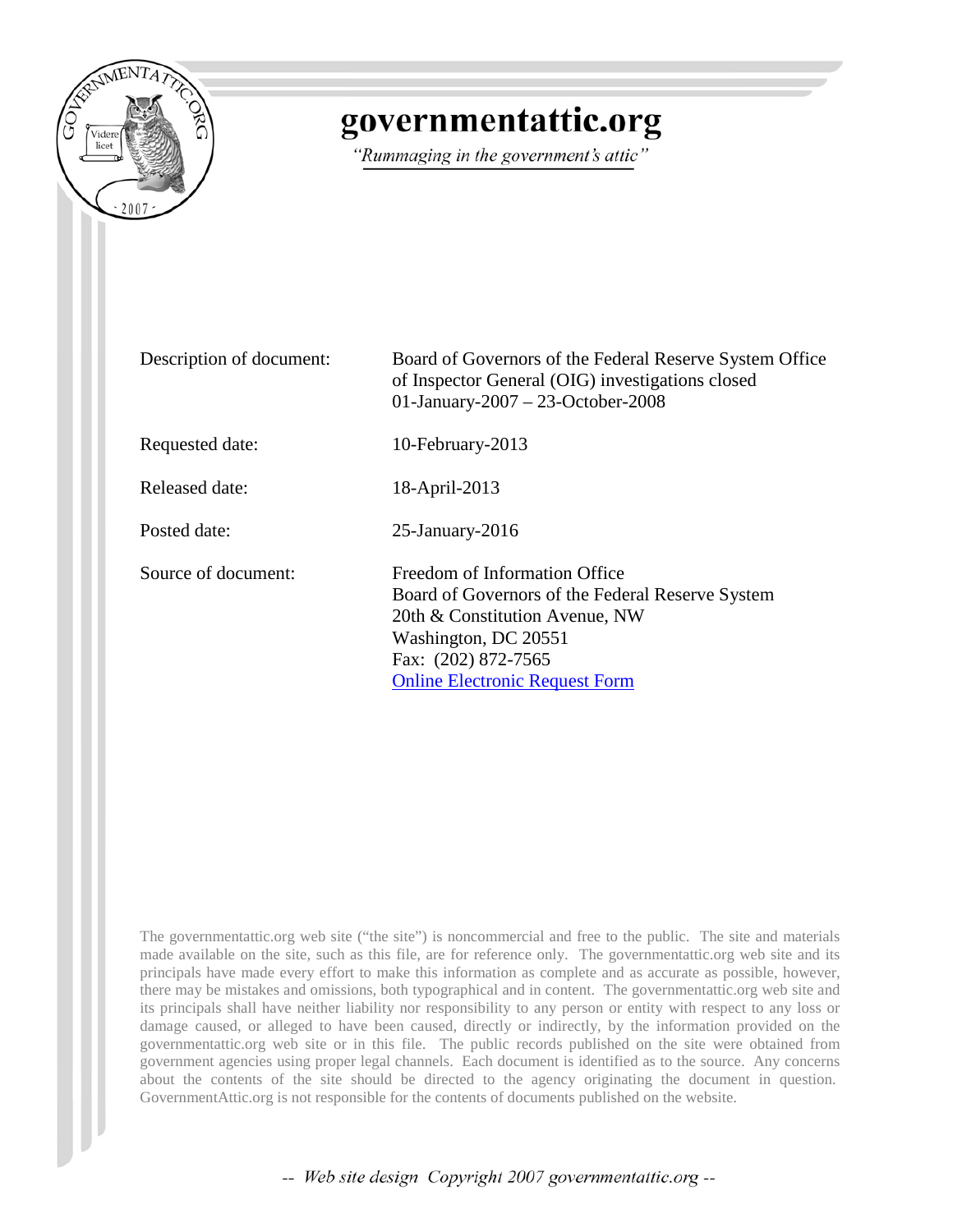From: <denise.harris@frb.gov> Date: Thu, 26 Jul 2012 15:45:51 -0400 Subject: Freedom of Information Act Request No. F-2012-00458

Attached is a copy of the response to your e-mail message dated and received by the Board's Freedom of Information office on July 22, 2012 for the following:

the Federal Reserve Board response to the November 9, 2011 letter from Chairman Tim Johnson of the Senate Committee on Bank, Housing and Urban Affairs that was sent to Chairman Bernanke.

(See attached file: Response Letter to Honorable Tim Johnson.pdf)

Thank you, Denise Harris Freedom of Information Office Federal Reserve Board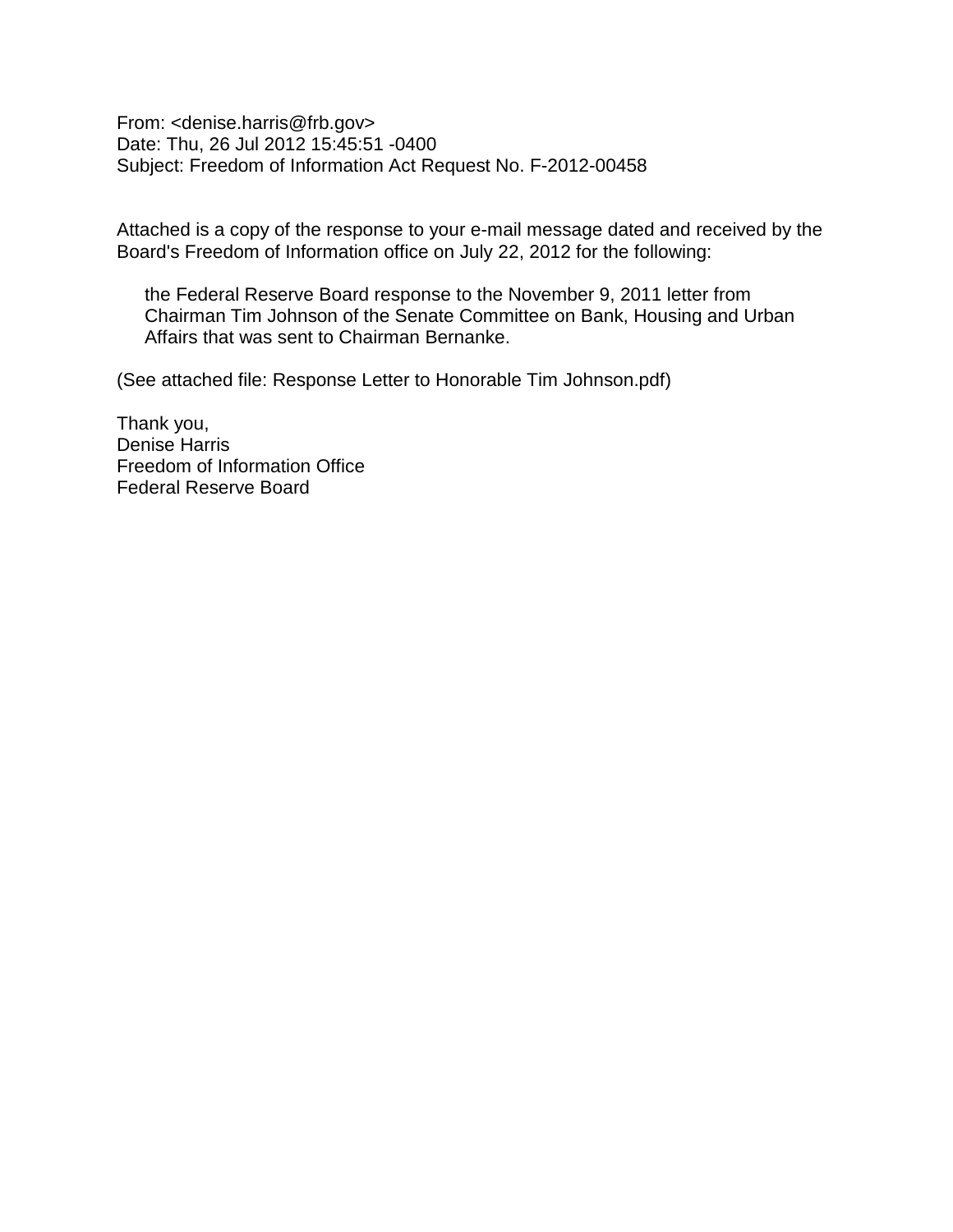

BOARD OF GOVERNORS OF THE **FEDERAL RESERVE SYSTEM**  WASHINGTON, D. C. 20551

> BEN S. BERNANKE **CHAIRMAN**

February 9, 2012

The Honorable Tim Johnson Chairman Committee on Banking, Housing, and Urban Affairs United States Senate Washington, D.C. 20510

Dear Mr. Chairman:

This is in reply to your letter of November 9, 2011, regarding the importance of conducting an evaluation of the costs and benefits of rulemakings conducted by the Federal banking regulators under the Dodd-Frank Wall Street Reform and Consumer Protection Act ("Dodd-Frank Act"). The attached responses provide detail about our efforts to assess the benefits and costs of rules.

As your letter points out, Congress enacted the Dodd-Frank Act to address a number of deficiencies that contributed to the worst financial crisis in many years for the U.S. and to enhance protections for consumers, investors and taxpayers. It is critical that the agencies, including the Federal Reserve, implement this Act in a thoughtful manner that gives full effect to the Congressional intent behind the statute and does so in a manner that responsibly balances the costs and benefits of our implementation efforts.

In this spirit, let me assure you that the Federal Reserve takes quite seriously the importance of evaluating the burdens imposed by our efforts to issue rules implementing the Dodd-Frank Act and adopting an approach that balances costs and burdens within the requirements of each statutory mandate. We do this in a variety of ways, and at several different stages in the regulatory process.

For example, before the Federal Reserve develops a regulatory proposal, we often collect information through surveys and meetings directly from the parties that we expect will be affected by the rulemaking. This helps us to become informed about the benefits and costs of the proposed rule and craft a proposal that is both effective and minimizes regulatory burden. During the rulemaking process, we also specifically seek comment from the public on the benefits and costs of our proposed approach as well as on a variety of alternative approaches to the proposal. In adopting the final rule, we aim for a regulatory alternative that faithfully reflects the statutory provisions and the intent of Congress while minimizing regulatory burden. We also provide an analysis of the costs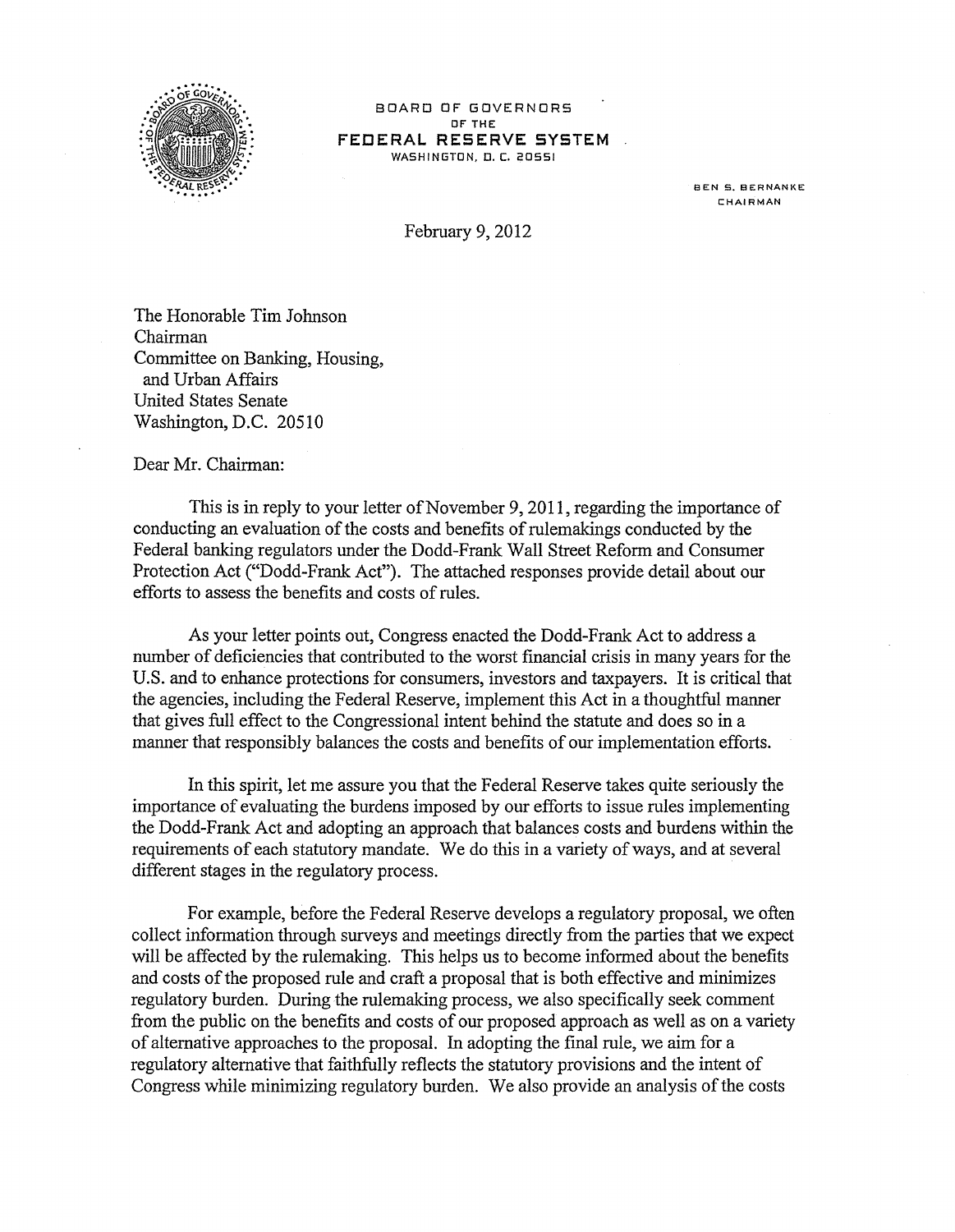The Honorable Tim Johnson Page Two

to small organizations of our rulemaking consistent with the Regulatory Flexibility Act and compute the anticipated costs of paperwork consistent with the Paperwork Reduction Act.

Measuring the impact of agency regulations on affected persons and the overall economy is very challenging, especially in the context of the numerous related rules required by the Dodd-Frank Act to be issued during the same time period by a number of agencies. The Federal Reserve believes strongly that public comment can enlighten our regulatory actions and inform our implementation of our statutory responsibilities. Consequently, the Federal Reserve has long followed the practice of providing the public a minimum of 60 days to comment on all significant rulemaking proposals, with longer periods permitted for especially complex or significant proposals, such as our recent proposal on enhanced prudential standards. We also have extended the comment period in cases where we believe additional time helps to promote the public's interest, such as in the case of the Volcker Rule and risk retention proposals. Similarly, we also favor seeking public comment on significant statements of regulatory guidance, and typically invite the public to comment on major statements of supervisory guidance, such as our guidance regarding incentive compensation. In addition, we make available to the public our examination manuals, supervisory letters, transaction approvals (and denials), and other matters of interest to the public related to implementation of our statutory responsibilities.

We also consult regularly with our fellow bank regulatory agencies on matters that might affect their institutions as well as on matters of common interest where a single regulatory approach across banking organizations of different charters would reduce compliance burden and risk. We accomplish this in many ways. The Federal Reserve participates in the Federal Financial Institutions Examination Council and in the Financial Stability Oversight Council, both of which facilitate interagency consultation and cooperation. Moreover, members of the Board as well as staff at senior levels have long established working associations with their peers at other agencies and have regular meetings to discuss policies of common interest and applicability. These many avenues of consultation at multiple levels increase the coordination and consistency of regulation across a banking industry that has many regulators and charters. We have expanded these channels to include regular consultation with the SEC, CFTC, CFPB and other agencies as changes in the law have caused our spheres of regulatory responsibilities increasingly to overlap.

The Federal Reserve also has for many years had a policy of conducting a zerobased review of each of its regulations on a periodic basis--typically every five years. The purpose of this review is to update each rule, reduce unnecessary burden, and streamline regulatory requirements based on our experience in implementing the rule and where permitted by the authorizing statutory provisions that motivated the rule.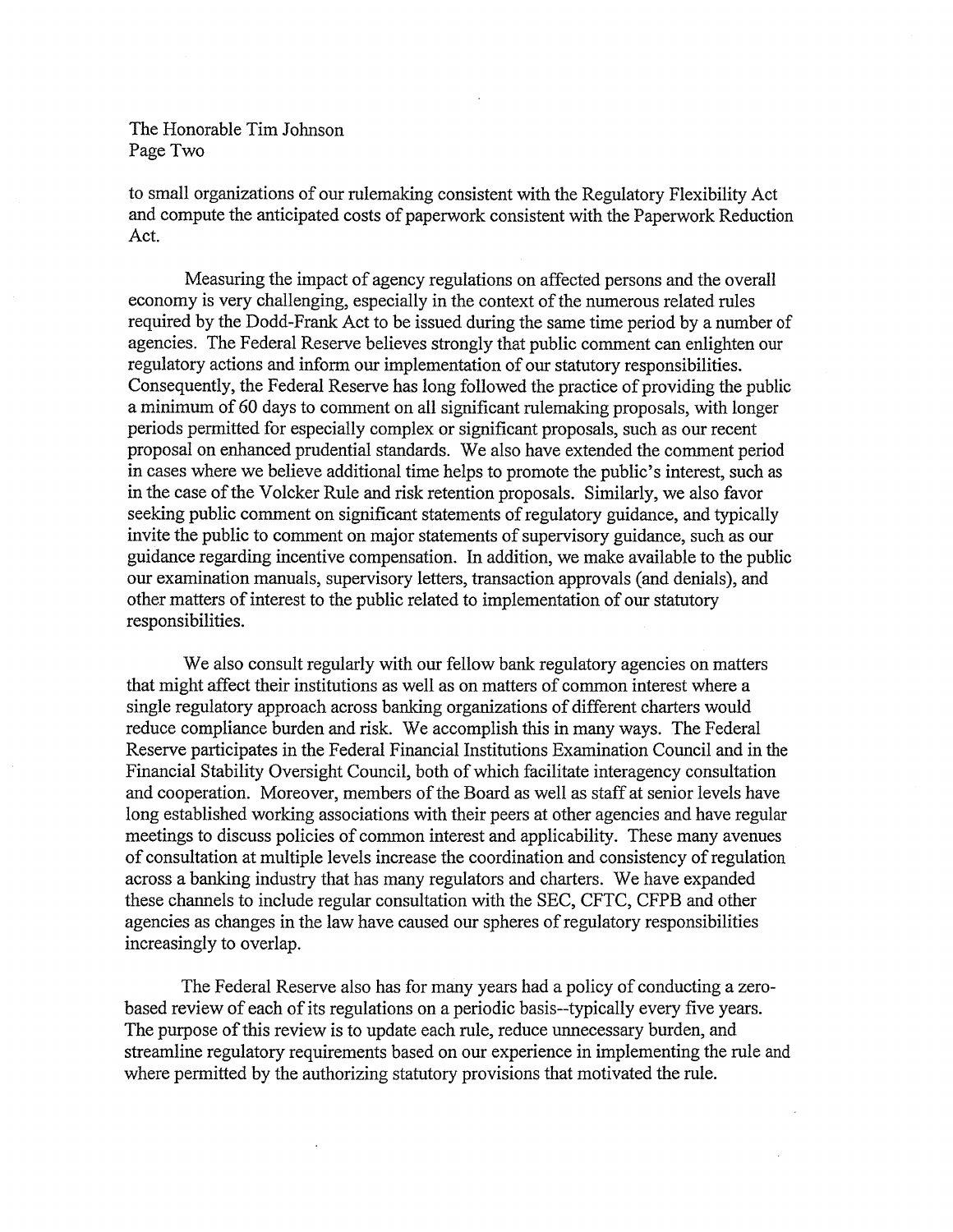The Honorable Tim Johnson Page Three

Through these steps, more fully explained in the attached responses, the Federal Reserve seeks to carry out our statutory duties in a manner that is both consistent with the legislation enacted by Congress and maximizes benefits and minimizes costs associated with our implementation efforts.

Sincerely,

 $ALC$ 

 $\mathcal{L}^{(1)}$  .

Enclosure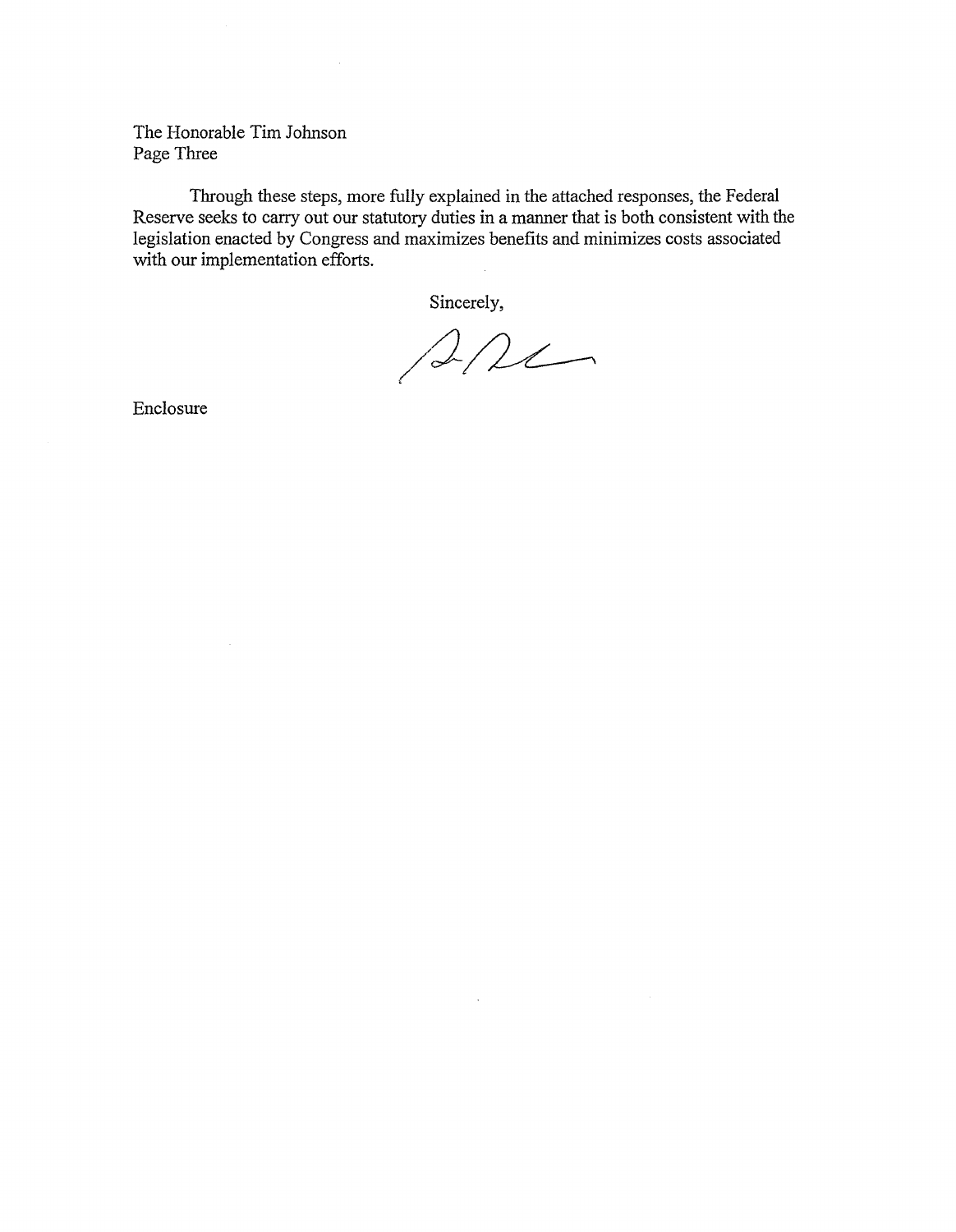## **Attachment**

**1. Provide a detailed description of your agency's rulemaking process, including the variety of economic impact factors considered in your rulemaking. Please note to what degree you consider the benefits from your rulemaking, including providing certainty to the marketplace and preventing catastrophic costs from a financial crisis. Also describe any difficulties you may have in quantifying benefits and costs, as well as any challenges you may face in collecting the data necessary to conduct economic analysis of your rulemaking.** 

For every new regulation put forth by the Federal Reserve alone or jointly with other agencies, including those promulgated under the Dodd-Frank Act, it is the policy of the Federal Reserve to consider the various options available consistent with the statutory mandate being implemented; analyze the possible economic impact of implementing proposals to the extent permitted by available data; evaluate the compliance, record-keeping, and reporting burdens; and recommend the best course of action consistent with the statutory mandate based on an evaluation of the alternatives. If the regulation concerns an area where considerable information is available, a correspondingly more exhaustive regulatory analysis will be undertaken. For significant Dodd-Frank regulations, we assemble interdisciplinary teams, bringing together economists, supervisors, legal staff, and other specialists to help develop sensible policy alternatives and to help avoid unintended consequences. During the proposal stage, we specifically seek comment from the public on the costs and benefits of our proposed approach through surveys and meetings, as well as on alternative approaches to our proposal. This helps us to become informed about the benefits and costs of the proposed rule and craft a proposal that both is consistent with the Congressionally established mandate and minimizes regulatory burden. In adopting the final rule, we aim for a regulatory alternative that faithfully reflects the statutory provisions and the intent of Congress while minimizing regulatory burden. In addition, the Board is subject to two laws that require specific types of analysis--the Paperwork Reduction Act ("PRA") and the Regulatory Flexibility Act ("RFA"). The PRA and RFA require evaluations of the rulemaking's paperwork burden and effect on small entities, respectively. The Federal Reserve includes a separate analysis under each of these laws in its rulemaking publications.

Federal financial regulators face considerable challenges in quantifying all potential benefits and costs of a particular rule, such as the benefits from marketplace certainty or the prevention of a future financial crisis, especially in the context of the numerous related rules required by the Dodd-Frank Act to be issued during the same time period by a number of agencies. The GAO recently noted that the difficulty of reliably estimating the costs of regulations to the financial services industry and the nation has long been recognized, and the benefits of regulation generally are regarded as even more difficult to measure.<sup>1</sup> This task is further complicated by the need for the Federal Reserve to write rules that are often focused primarily on ensuring the safety and soundness of financial institutions. The benefits of a safe and secure financial system are clear, but they are difficult to quantify. Like other agencies, the Federal Reserve must often rely on information from regulated firms and from other affected parties for information regarding potential costs and benefits of a rulemaking. These parties often cannot quantify costs

<sup>1</sup> GAO Report GA0-12-151, p.19; *See also* p. 36.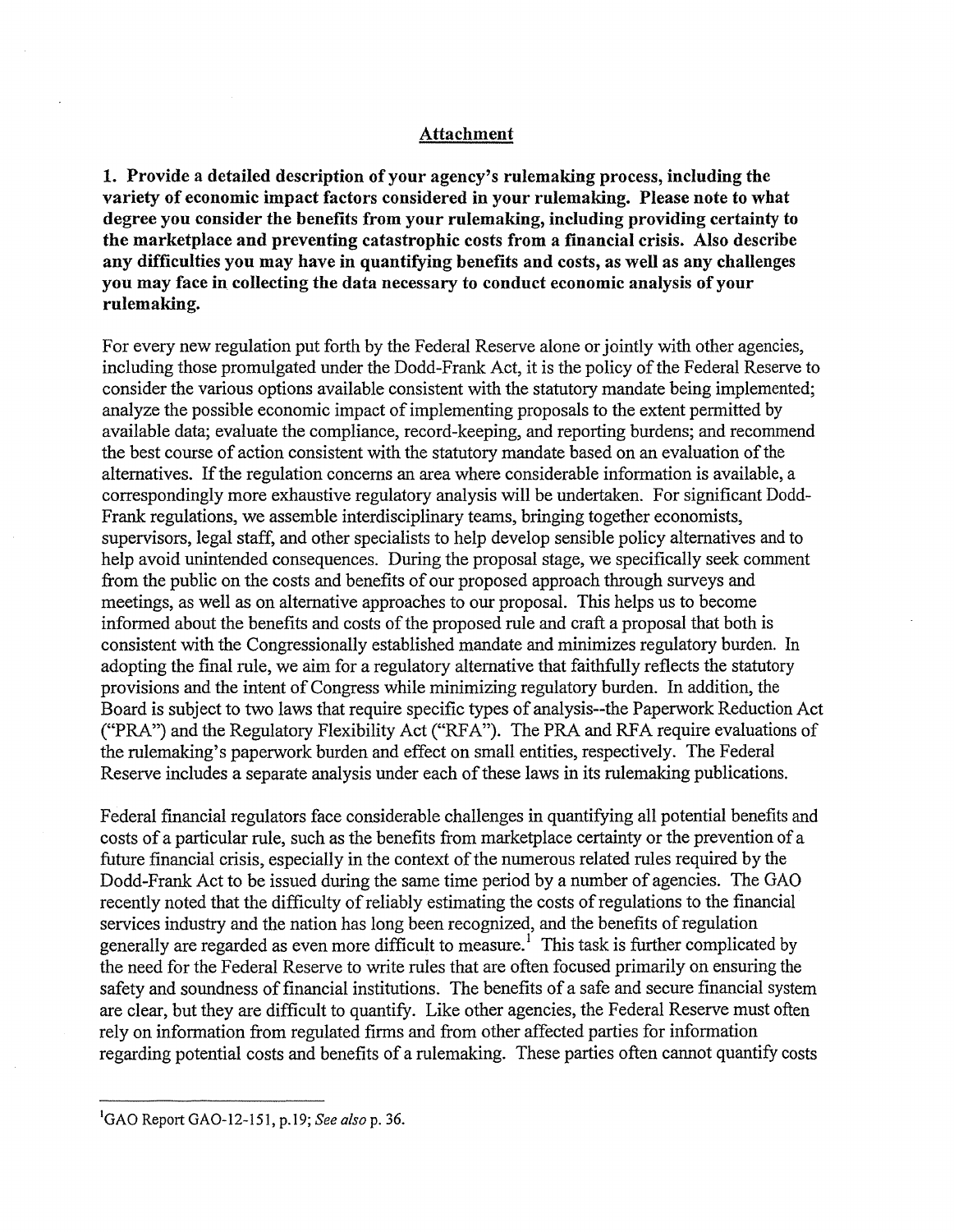or benefits and, even where that is possible, may not have the incentive to provide that information or may be concerned about providing that information, which may reveal confidential business practices, in a public rulemaking.

**2. Provide your agency's current and future plans to regularly review and, when appropriate, modify regulations to improve their effectiveness while reducing compliance burdens. Please include a description of actions your agency has taken, or plans to take, to streamline regulations; for example, the Consumer Financial Protection Bureau's "Know Before You Owe" effort drastically simplifies mortgage and student loan disclosure requirements. Also note statutory impediments, if any, that prevent your agency from streamlining any duplicative or inefficient rules under your purview.** 

The Federal Reserve has for many years had a policy of conducting a zero-based review of each of its regulations on a periodic basis--typically every five years. The purpose of this review is to update each rule, reduce unnecessary burden, and streamline regulatory requirements based on our experience in implementing the rule and where permitted by the authorizing statutory provisions that motivated the rule. In selecting regulations to be reviewed, we consider such factors as the length of time since the last evaluation of the regulation, our experience in administering the rule, the continued need for the rule, the type and number of complaints and suggestions received, the direct and indirect burdens imposed by the regulation, and the need to simplify or clarify the regulation and eliminate duplication.

With respect to rules adopted as a result of the Dodd-Frank Act, the Federal Reserve will review the impact of Dodd-Frank Act regulations once they are completed and firms have had a reasonable opportunity to implement these provisions. As part of this review, we will consider ways to reduce burdens that appear over time in the Dodd-Frank rules.

## **3. Provide details of how your agency encourages public participation in the rulemaking process, including through administrative procedures, public accessibility, and informal supervisory policies and procedures.**

We are committed to soliciting and considering the comments of the public in the rulemaking process. We believe strongly that public participation in the rulemaking process improves our ability to identify and resolve issues raised by our regulatory proposals. During the proposal stage, we specifically seek comment from the public on the benefits and costs of our proposed approach, as well as on alternative approaches to our proposal. The Federal Reserve has long followed the practice of providing the public a minimum of 60 days to comment on all significant rulemaking proposals, with longer periods permitted for especially complex or significant proposals, such as our capital rules and our recent proposal on enhanced prudential standards. We also have extended our comment periods when it appears that the public interest would be served by allowing additional time for comment. Recently, for example, we extended the comment periods for our risk retention and Volcker rule proposals. We also favor seeking public comment on significant statements of regulatory guidance, and typically invite the public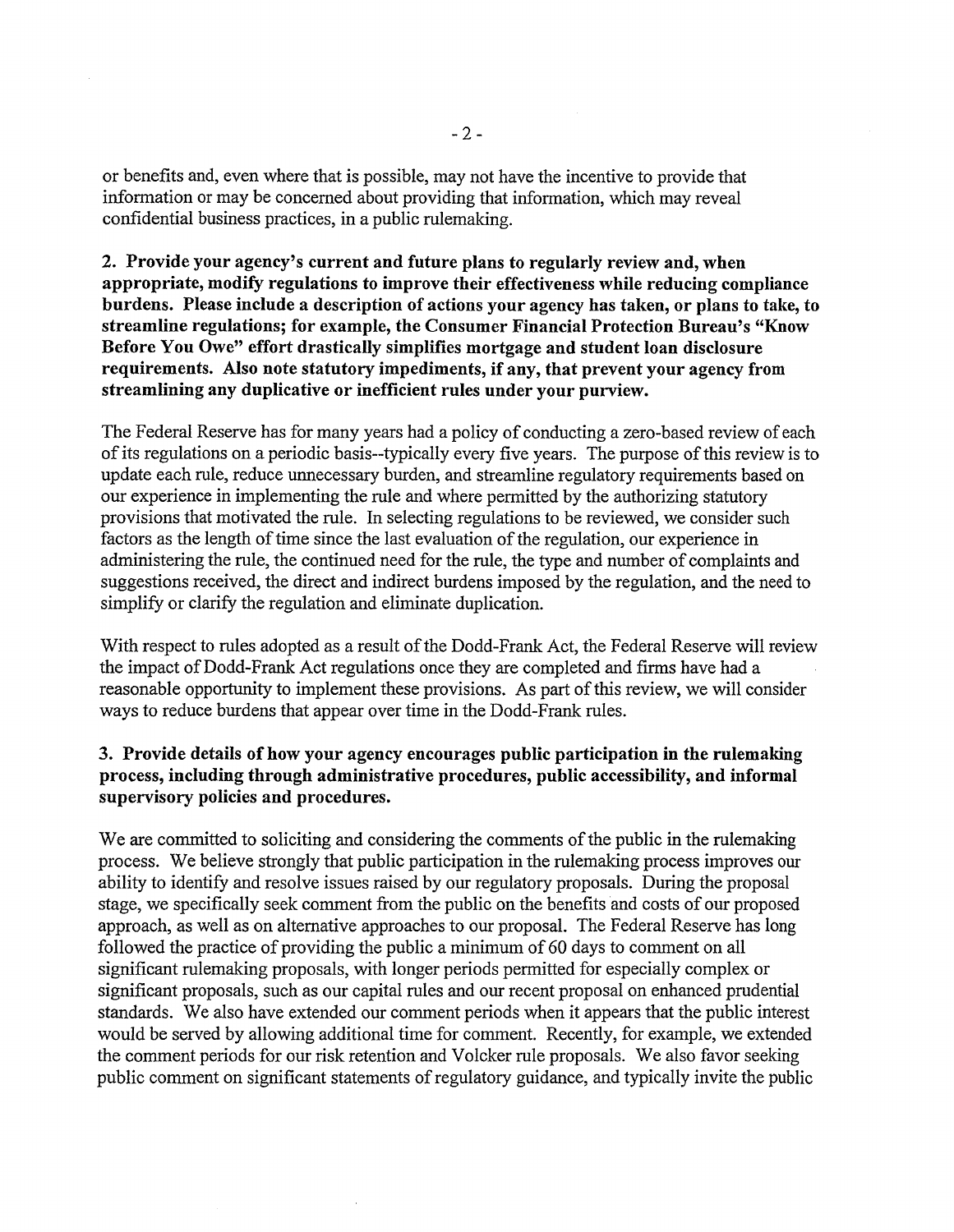to comment on major statements of supervisory guidance, such as our guidance regarding incentive compensation and stress tests.

We also encourage public participation in the rulemaking process by making it easy for the public to find, review, and submit comments on any proposal that we have opened for comment and published in the *Federal Register.* All of these proposals can be found on our public website and at Regulations.gov. Public comments are accepted electronically and by mail. The rules and proposed rules that the Board expects to issue during the next six months are summarized in the Unified Agenda (also known as the Semiannual Regulatory Agenda), which is published twice each year in the Federal Register and posted on the Board's website. To ensure the public has sufficient notice of our rulemaking efforts under the Dodd-Frank Act, we also have published an anticipated schedule of these proposals on our website.

Moreover, Federal Reserve staff have participated in more than 300 meetings with outside parties and their representatives, including community and consumer groups, in connection with rulemakings required by the Dodd-Frank Act. To promote transparency, we post on our website a memorandum describing the attendees and subjects covered in any meetings involving nongovernmental participants at which Dodd-Frank Act rulemakings are discussed. These summaries are posted on the Federal Reserve Board's website on a weekly basis.

To further transparency in the rulemaking process, the Federal Reserve also posts on its website all comments received on each proposed rule. Comments can also be viewed in person at the Board between 9:00 a.m. and 5:00 p.m. weekdays and can be obtained by formal request under the Freedom of Information Act. In addition, we make available to the public our examination manuals, supervisory letters, transaction approvals (and denials) and other matters of interest to the public related to our regulatory responsibilities.

**4. Provide details of how your agency addresses the unique challenges facing smaller institutions when dealing with regulatory compliance, including any related advisory committees your agency may have or other opportunities for small institutions to be heard by your agency. Please also detail how your agency responds to concerns raised by small institutions.** 

The Federal Reserve has paid particular attention to reducing regulatory burden on community banking organizations. We have taken a number of steps to remain aware of the challenges faced by and the burdens of our proposals on community banks. For example, the Federal Reserve has established a set of community depository institution advisory councils at each of the 12 Federal Reserve banks for the purpose of gathering input from community depository organizations on ways to reduce regulatory burden and improve the efficiency of our supervision as well as to collect information about the economy from the perspective of community organizations throughout the nation. A representative from each of these 12 advisory councils serves on a national Community Depository Institution Advisory Council that meets semiannually with the Board of Governors to bring together the ideas of all the advisory groups.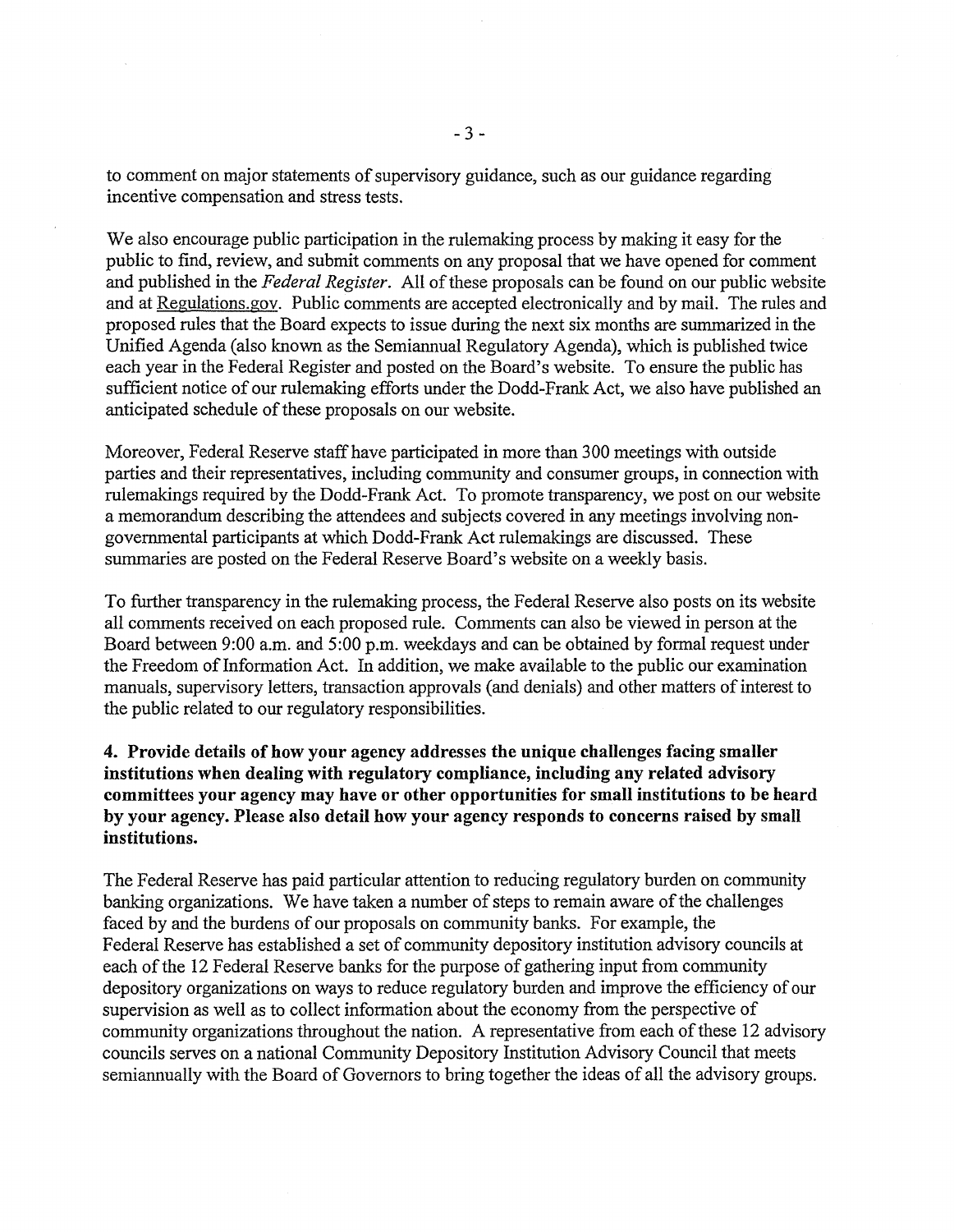The Board of Governors has also established a committee of Board members for the purpose of reviewing all regulatory matters from the perspective of community depository organizations. These reviews are intended to find ways to reduce the burden on community depository organizations from our regulatory policies without reducing the effectiveness of those policies in improving the safety and soundness of depository organizations of all sizes.

In addition, we are taking steps to reduce the burden on community depository organizations from our regulatory initiatives. For example, in its recent rulemaking proposals, the Federal Reserve has proposed and adopted streamlined approaches that reduce burden on community depository organizations that engage in fewer risky activities and have less complex structures. The Federal Reserve has also begun to separately and prominently identify which rulemakings apply to community depository organizations and what portions of particular rulemaking proposals are germane to community depository organizations, thereby reducing the attention community depository organizations pay to the many rulemaking proposals that are currently pending.

Moreover, for every new rule, the Board conducts an assessment and takes account of the potential impact that the rule may have on small businesses, small governmental jurisdictions, and small organizations as required under the Regulatory Flexibility Act ("RFA") (5 U.S.C. 601 et seq.). The Board prepares and makes available for public comment in the *Federal Register* an initial regulatory flexibility analysis for any rule that will have a significant economic impact on a substantial number of small entities. A final regulatory flexibility analysis is prepared for every rule that may have a significant economic impact on a substantial number of small entities and published in the *Federal Register.* 

**5. Describe how regulatory interagency coordination has improved since the creation of the Financial Stability Oversight Council established by the Wall Street Reform Act. Provide specifics of how coordination has helped, either formally or informally, in your rulemaking process.** 

The Dodd-Frank Act requires that the financial regulatory agencies consult or coordinate action on rulemakings under that Act in many cases. The Federal Reserve has actively worked with the other agencies in these joint and consultative rulemakings, both through direct contact with other. agencies and through the FSOC. The FSOC has provided a ready forum for interagency consultation on rulemakings. These consultations have helped highlight the interaction between rulemakings under development by the Board and the broader set of rulemakings by other agencies under the Dodd-Frank Act, as well as improving our understanding of the interplay between proposed policy alternatives and existing regulation. The interagency consultation process has included staff discussions during the initial policy development stage, sharing of draft studies and regulatory text in the interim phases, and dialogue among agency principals in the advanced stages of several rulemakings.

The Federal Reserve also consults regularly with its fellow bank regulatory agencies on matters that might affect institutions supervised by the other bank regulatory agencies as well as on